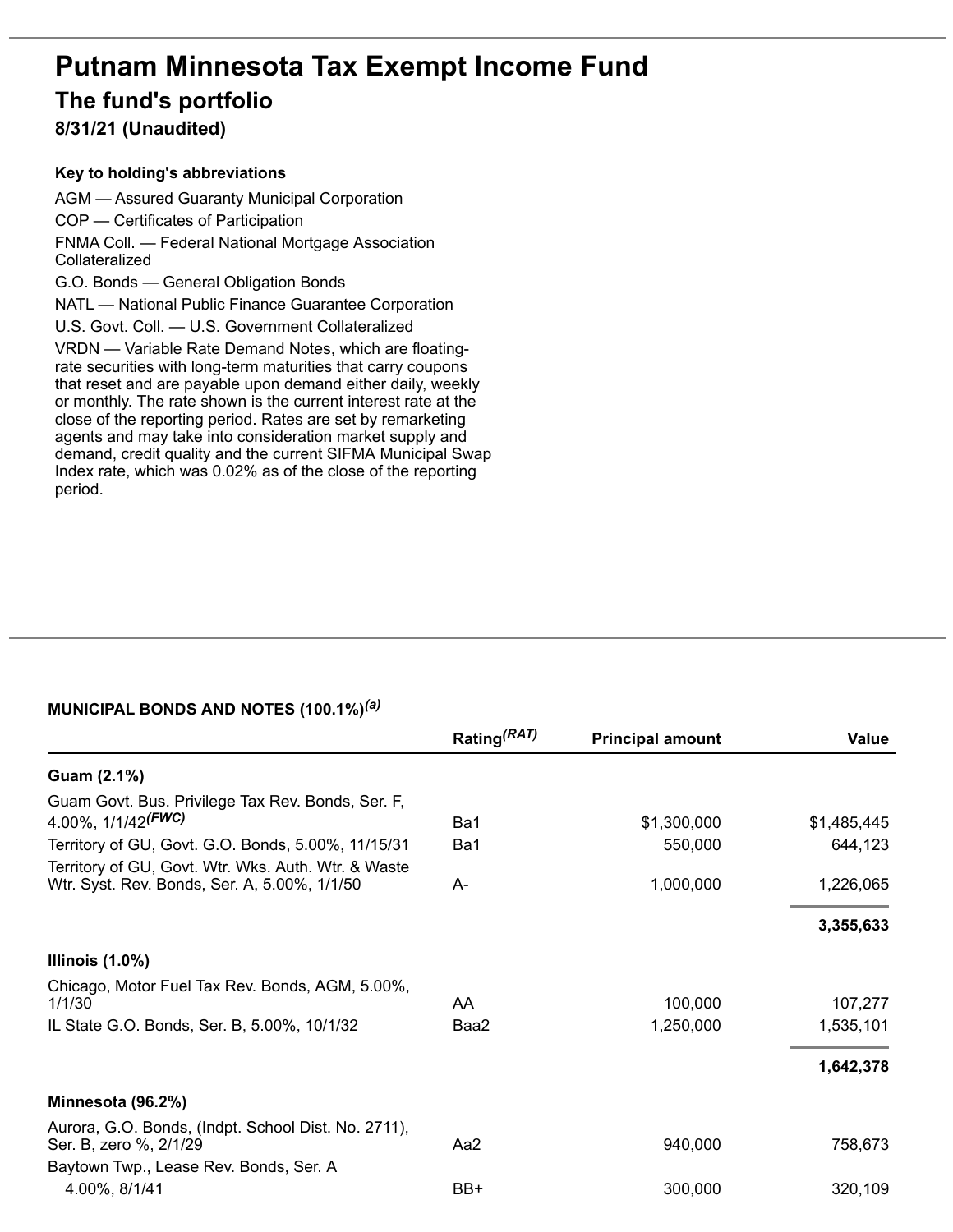| 4.00%, 8/1/36                                                                                | BB+             | 300,000   | 322,985   |
|----------------------------------------------------------------------------------------------|-----------------|-----------|-----------|
| Bethel, Charter School Lease Rev. Bonds, (Spectrum<br>High School), Ser. A, 4.25%, 7/1/47    | BB+             | 895,000   | 967,094   |
| Burnsville, G.O. Bonds, (Indpt. School Dist. No. 191),<br>Ser. A, 4.00%, 2/1/33              | Aa2             | 500,000   | 550,341   |
| Center City, Hlth. Care Fac. Rev. Bonds, (Hazelden<br>Betty Ford Foundation), 5.00%, 11/1/44 | Baa1            | 500,000   | 548,132   |
| Central MN Muni. Pwr. Agcy. Rev. Bonds, (Twin Cities<br>Transmission Project), 5.00%, 1/1/32 | A <sub>1</sub>  | 1,000,000 | 1,015,336 |
| Chaska, G.O. Bonds, (Indpt. School Dist. No. 112),<br>Ser. A, 5.00%, 2/1/31                  | Aa2             | 500,000   | 594,681   |
| Circle Pines, G.O. Bonds, (Indpt. School Dist. No. 12),<br>Ser. A, zero %, 2/1/25            | AAA             | 750,000   | 737,608   |
| Cologne, Charter School Lease Rev. Bonds, Ser. A,<br>5.00%, 7/1/34                           | BB+             | 345,000   | 370,571   |
| Deephaven, Charter School Lease Rev. Bonds,<br>(Eagle Ridge Academy), Ser. A                 |                 |           |           |
| 5.25%, 7/1/40                                                                                | BB+             | 500,000   | 560,406   |
| U.S. Govt. Coll., 5.125%, 7/1/33 (Prerefunded<br>7/1/23)                                     | AAA/P           | 500,000   | 543,621   |
| Duluth, COP, (Indpt. School Dist. No. 709)                                                   |                 |           |           |
| Ser. B, 5.00%, 2/1/28                                                                        | Aa2             | 1,390,000 | 1,719,117 |
| Ser. B, 5.00%, 2/1/27                                                                        | Aa2             | 370,000   | 447,069   |
| Ser. B, 5.00%, 2/1/26                                                                        | Aa2             | 395,000   | 464,703   |
| Ser. B, 5.00%, 2/1/25                                                                        | Aa2             | 375,000   | 427,953   |
| Ser. B, 5.00%, 2/1/24                                                                        | Aa2             | 400,000   | 440,916   |
| Ser. B, 5.00%, 2/1/23                                                                        | Aa2             | 380,000   | 402,987   |
| Ser. B, 5.00%, 2/1/22                                                                        | Aa2             | 320,000   | 325,765   |
| Ser. A, 4.00%, 3/1/32                                                                        | Ba <sub>2</sub> | 1,355,000 | 1,449,437 |
| Duluth, Econ. Dev. Auth. Rev. Bonds, (Benedictine<br>Hith. Syst. Oblig. Group), Ser. A       |                 |           |           |
| 4.00%, 7/1/41                                                                                | BB/P            | 930,000   | 1,020,523 |
| 4.00%, 7/1/36                                                                                | BB/P            | 250,000   | 276,157   |
| Duluth, Econ. Dev. Auth. Hith. Care Fac. Rev. Bonds                                          |                 |           |           |
| (Essentia Hlth. Oblig. Group), Ser. A, 5.25%,<br>2/15/58                                     | А-              | 1,000,000 | 1,218,782 |
| (Essentia Hlth. Oblig. Group), 5.00%, 2/15/43                                                | А-              | 2,000,000 | 2,418,649 |
| (St. Luke's Hosp. of Duluth Oblig. Group), 4.00%,<br>$6/15/39$ <sup>(FWC)</sup>              | BBB-            | 225,000   | 257,174   |
| (St. Luke's Hosp. of Duluth Oblig. Group), 4.00%,                                            |                 |           |           |
| $6/15/38$ <sup>(FWC)</sup>                                                                   | BBB-            | 375,000   | 430,255   |
| (St. Luke's Hosp. of Duluth Oblig. Group), 3.00%,<br>6/15/44                                 | BBB-            | 825,000   | 851,451   |
| Forest Lake, Charter School Lease Rev. Bonds, (LILA<br>Bldg. Co.), Ser. A                    |                 |           |           |
| 5.50%, 8/1/36                                                                                | BB+             | 250,000   | 262,273   |
| 4.50%, 8/1/26                                                                                | BB+             | 355,000   | 372,468   |
| Ham Lake, Charter School Lease Rev. Bonds                                                    |                 |           |           |
| (DaVinci Academy of Arts & Science), Ser. A,<br>5.00%, 7/1/47                                | BB-/P           | 500,000   | 540,817   |
| (Parnassus Preparatory School), Ser. A, 5.00%,<br>11/1/36                                    | BB              | 250,000   | 281,902   |
| Hastings, G.O. Bonds, (Indpt. School Bldg. & Dist. No.<br>200), Ser. A, zero %, 2/1/30       | Aa2             | 1,000,000 | 863,103   |
| Hennepin Cnty., G.O. Bonds                                                                   |                 |           |           |
| Ser. A, 5.00%, 12/1/38                                                                       | AAA             | 530,000   | 646,524   |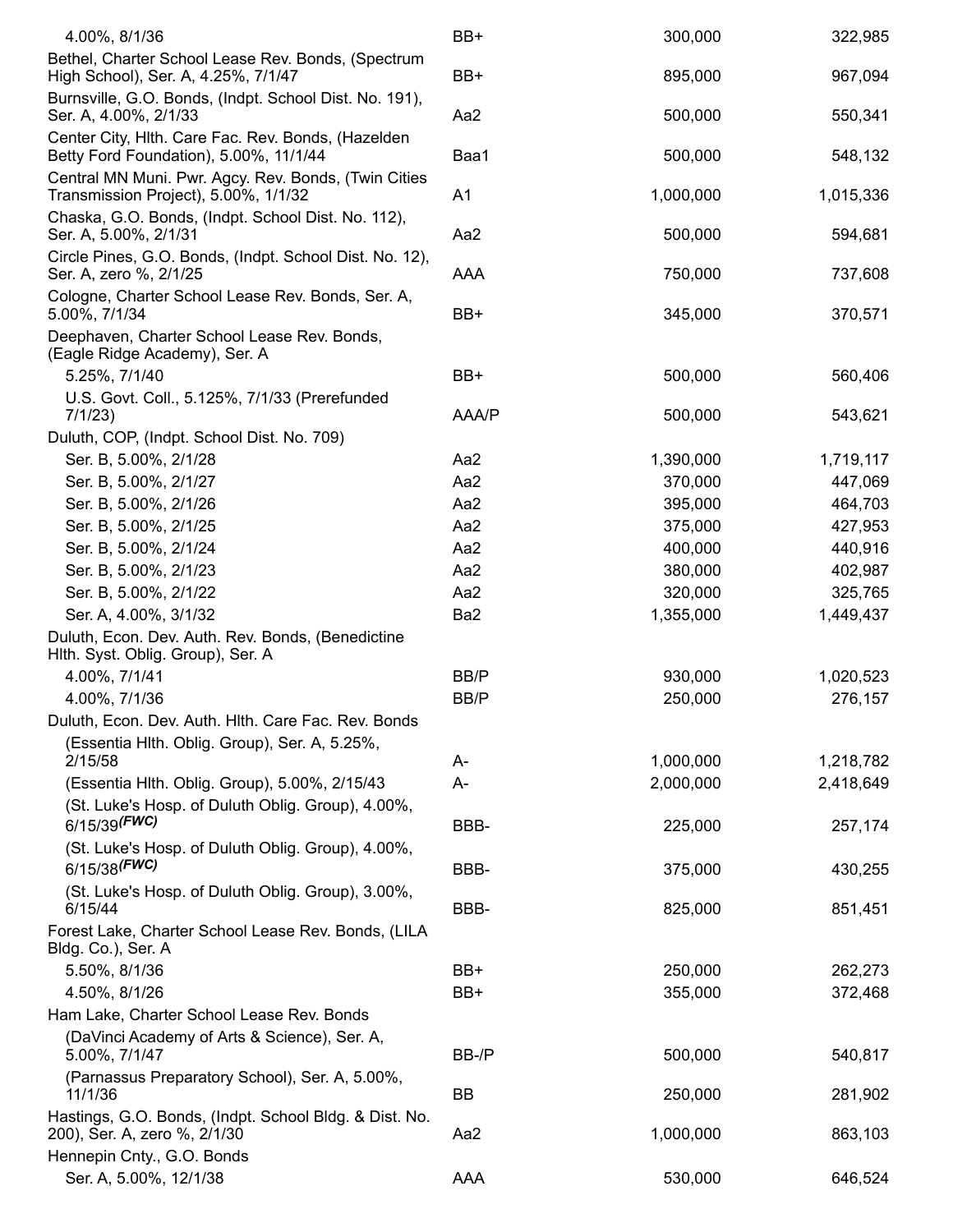| Ser. A, 5.00%, 12/1/34                                                                             | AAA            | 2,500,000 | 3,346,769 |
|----------------------------------------------------------------------------------------------------|----------------|-----------|-----------|
| Ser. C, 5.00%, 12/1/34                                                                             | <b>AAA</b>     | 1,500,000 | 1,841,071 |
| Hennepin Cnty., VRDN, Ser. B, 0.02%, 12/1/38                                                       | $A-1+$         | 2,315,000 | 2,315,000 |
| Hennepin Cnty., Regl. RR Auth. G.O. Bonds, Ser. A                                                  |                |           |           |
| 5.00%, 12/1/38                                                                                     | AAA            | 2,000,000 | 2,525,789 |
| 5.00%, 12/1/37                                                                                     | AAA            | 1,000,000 | 1,265,512 |
| Intermediate School Dist. No. 287 COP, Ser. A,<br>4.00%, 5/1/27                                    | A <sub>1</sub> | 250,000   | 279,442   |
| Jordan, G.O. Bonds, (Indpt. School Bldg. & Dist. No.<br>717), Ser. A                               |                |           |           |
| 5.00%, 2/1/28 (Prerefunded 2/1/23)                                                                 | Aa2            | 960,000   | 1,024,986 |
| 5.00%, 2/1/28 (Prerefunded 2/1/23)                                                                 | AAA/P          | 40,000    | 42,708    |
| Lakeville, G.O. Bonds, (Indpt. School Dist. No. 194),<br>Ser. B, 4.00%, 2/1/27                     | Aa2            | 510,000   | 587,493   |
| Litchfield G.O. Bonds, (Indpt. School Dist. No. 465)                                               |                |           |           |
| 5.00%, 2/1/25                                                                                      | AAA            | 870,000   | 1,006,566 |
| 5.00%, 2/1/24                                                                                      | <b>AAA</b>     | 1,065,000 | 1,186,455 |
| Maple Grove, Hlth. Care Fac. Rev. Bonds, (Maple<br>Grove Hosp. Corp.)                              |                |           |           |
| 5.00%, 5/1/32                                                                                      | Baa1           | 500,000   | 601,018   |
| 5.00%, 5/1/31                                                                                      | Baa1           | 500,000   | 602,525   |
| 5.00%, 5/1/30                                                                                      | Baa1           | 850,000   | 1,028,291 |
| Minneapolis & St. Paul, Hsg. & Redev. Auth. Hlth.                                                  |                |           |           |
| Care Rev. Bonds, (Allina Hlth. Oblig. Group.), 5.00%,                                              |                |           |           |
| 11/15/23                                                                                           | Aa3            | 1,700,000 | 1,879,046 |
| Minneapolis & St. Paul, Hsg. & Redev. Auth. Hlth.<br>Care VRDN, (Allina Hlth. Syst.)               |                |           |           |
| Ser. B-1, 0.01%, 11/15/35                                                                          | VMIG 1         | 2,300,000 | 2,300,000 |
| Ser. B-2, 0.01%, 11/15/35                                                                          | VMIG 1         | 1,100,000 | 1,100,000 |
| Minneapolis & St. Paul, Metro. Arpt. Comm. Rev.<br><b>Bonds</b>                                    |                |           |           |
| Ser. C, 5.00%, 1/1/37                                                                              | $A+$           | 825,000   | 994,535   |
| Ser. C, 5.00%, 1/1/36                                                                              | $A+$           | 825,000   | 994,551   |
| Ser. B, 5.00%, 1/1/29                                                                              | A              | 910,000   | 924,140   |
| Ser. B, 5.00%, 1/1/23                                                                              | A              | 730,000   | 776,536   |
| Minneapolis, G.O. Bonds                                                                            |                |           |           |
| (Special School Dist. No. 1), Ser. A, 5.00%, 2/1/32                                                | AAA            | 1,050,000 | 1,454,566 |
| (Special School Dist. No. 1), Ser. A, 4.00%, 2/1/35                                                | AAA            | 1,590,000 | 1,901,702 |
| 3.00%, 12/1/28                                                                                     | <b>AAA</b>     | 1,650,000 | 1,845,497 |
| Minneapolis, Rev. Bonds, (YMCA of the Greater Twin<br>Cities)                                      |                |           |           |
| 4.00%, 6/1/31                                                                                      | Baa1           | 100,000   | 107,766   |
| 4.00%, 6/1/27                                                                                      | Baa1           | 100,000   | 110,702   |
| Minneapolis, Hlth. Care Syst. Rev. Bonds, (Fairview<br>Hith. Svcs. Oblig. Group), Ser. A           |                |           |           |
| 5.00%, 11/15/44                                                                                    | $A+$           | 250,000   | 290,074   |
| 5.00%, 11/15/34                                                                                    | $A+$           | 2,230,000 | 2,807,640 |
| 4.00%, 11/15/38                                                                                    | $A+$           | 500,000   | 576,134   |
| Minneapolis, Hlth. Care Syst. VRDN (Fairview Hlth.<br>Svcs. Oblig. Group), Ser. B, 0.02%, 11/15/48 | VMIG 1         | 1,500,000 | 1,500,000 |
| Minneapolis, Student Hsg. 144A Rev. Bonds,<br>(Riverton Cmnty. Hsg.), 5.00%, 8/1/53                | BB/P           | 500,000   | 533,808   |
| Minnetonka, Hsg. Fac. VRDN, (Beacon Hill, Inc.),<br>FNMA Coll., 0.02%, 5/15/34                     | VMIG 1         | 675,000   | 675,000   |
| MN State COP, (Legislative Office Fac.), 5.00%,                                                    |                |           |           |
| 6/1/37                                                                                             | AA+            | 3,000,000 | 3,343,608 |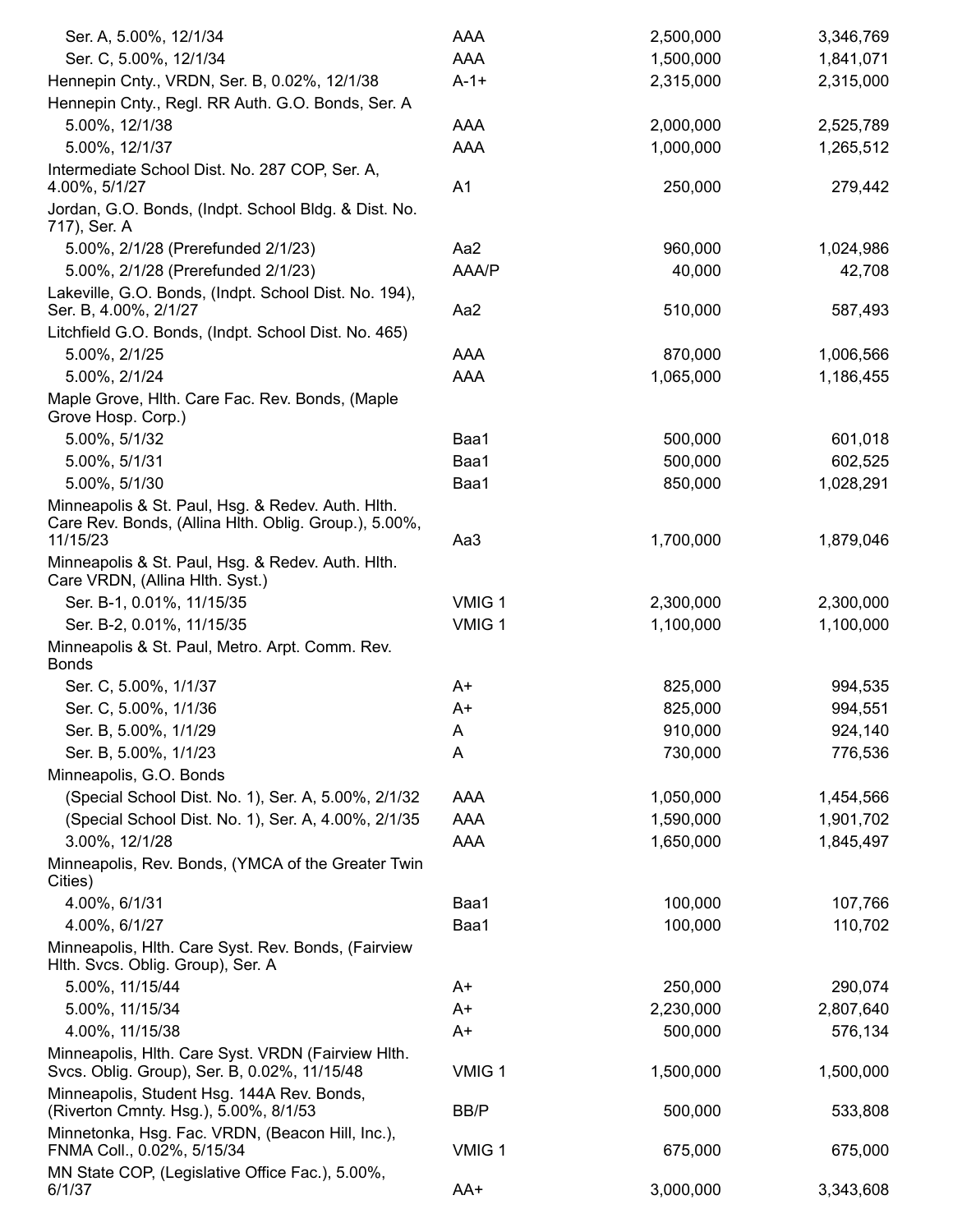| MN State G.O. Bonds                                                                      |                |           |           |
|------------------------------------------------------------------------------------------|----------------|-----------|-----------|
| (Trunk Hwy.), Ser. B, 5.00%, 10/1/30 (Prerefunded<br>10/1/21                             | AAA            | 1,000,000 | 1,003,954 |
| Ser. A, U.S. Govt. Coll., 5.00%, 10/1/24<br>(Prerefunded 10/1/21)                        | AAA/P          | 10,000    | 10,039    |
| MN State Rev. Bonds, (Gen. Fund Appropriations)                                          |                |           |           |
| Ser. A, 5.00%, 6/1/38                                                                    | AA+            | 1,000,000 | 1,077,188 |
| Ser. B, 5.00%, 3/1/29                                                                    | AA+            | 500,000   | 511,860   |
| MN State College & U. Rev. Bonds, Ser. A                                                 |                |           |           |
| 5.00%, 10/1/31 (Prerefunded 10/1/21)                                                     | Aa3            | 1,000,000 | 1,003,912 |
| 4.00%, 10/1/25                                                                           | Aa3            | 1,000,000 | 1,037,194 |
| MN State Higher Ed. Fac. Auth. Rev. Bonds                                                |                |           |           |
| (Bethel U.), 5.00%, 5/1/47                                                               | BB+            | 1,000,000 | 1,118,331 |
| (Augsburg U.), Ser. A, 5.00%, 5/1/46                                                     | Ba1            | 750,000   | 805,336   |
| (U. of St. Thomas), 5.00%, 10/1/40                                                       | A <sub>2</sub> | 1,000,000 | 1,255,471 |
| (College of St. Benedict), Ser. 8-K, 5.00%, 3/1/37                                       | Baa1           | 1,000,000 | 1,137,732 |
| (U. of St. Thomas), Ser. L-8, 5.00%, 4/1/35                                              | A2             | 750,000   | 873,383   |
| (St. Catherine U.), Ser. 7-Q, U.S. Govt. Coll.,                                          |                |           |           |
| 5.00%, 10/1/32 (Prerefunded 10/1/22)                                                     | Baa1           | 700,000   | 736,562   |
| (St. John's U.), Ser. 8-H, 5.00%, 10/1/22                                                | A2             | 500,000   | 524,933   |
| (St. Olaf College), 4.00%, 10/1/50                                                       | A1             | 1,600,000 | 1,891,830 |
| (Macalester College), 4.00%, 3/1/48                                                      | Aa3            | 1,000,000 | 1,132,122 |
| (St. Olaf College), 4.00%, 10/1/46                                                       | A1             | 1,750,000 | 2,076,771 |
| (College of St. Scholastica, Inc.), 4.00%, 12/1/40                                       | Baa2           | 1,500,000 | 1,733,822 |
| (St John's U.), 4.00%, 10/1/39                                                           | A2             | 425,000   | 508,281   |
| (St. Catherine U.), Ser. A, 4.00%, 10/1/37                                               | Baa1           | 580,000   | 653,848   |
| (Carleton College), 4.00%, 3/1/37                                                        | Aa2            | 500,000   | 566,057   |
| (St. Catherine U.), Ser. A, 4.00%, 10/1/36                                               | Baa1           | 920,000   | 1,039,749 |
| (St John's U.), 4.00%, 10/1/35                                                           | A2             | 170,000   | 205,588   |
| (U. of St. Thomas), Ser. A, 4.00%, 10/1/35                                               | A <sub>2</sub> | 400,000   | 460,850   |
| (St John's U.), 4.00%, 10/1/34                                                           | A <sub>2</sub> | 175,000   | 212,047   |
| (U. of St. Thomas), Ser. A, 4.00%, 10/1/34                                               | A <sub>2</sub> | 400,000   | 461,482   |
| (St John's U.), 4.00%, 10/1/33                                                           | A2             | 475,000   | 577,984   |
| (St. Olaf College), Ser. 8-N, 4.00%, 10/1/26                                             | A1             | 85,000    | 99,343    |
| (Macalester College), 3.00%, 3/1/43                                                      | Aa3            | 325,000   | 354,883   |
| (St. Olaf College), 3.00%, 10/1/41                                                       | A1             | 1,000,000 | 1,100,056 |
| (Macalester College), 3.00%, 3/1/40                                                      | Aa3            | 360,000   | 397,068   |
| (St John's U.), 3.00%, 10/1/38                                                           | A <sub>2</sub> | 245,000   | 269,716   |
| (St. Olaf College), 3.00%, 10/1/38                                                       | A1             | 1,000,000 | 1,108,848 |
| (St John's U.), 3.00%, 10/1/36                                                           | A <sub>2</sub> | 420,000   | 465,095   |
| MN State Muni. Pwr. Agcy. Elec. Rev. Bonds                                               |                |           |           |
| Ser. A, 5.00%, 10/1/35                                                                   | A <sub>1</sub> | 500,000   | 567,511   |
| Ser. A, 5.00%, 10/1/34                                                                   | A <sub>1</sub> | 850,000   | 965,887   |
| 5.00%, 10/1/33                                                                           | A <sub>1</sub> | 250,000   | 284,332   |
| 5.00%, 10/1/29                                                                           | A <sub>1</sub> | 350,000   | 426,535   |
| MN State Office of Higher Ed. Rev. Bonds,<br>(Supplemental Student Loan Program), 4.00%, |                |           |           |
| 11/1/37<br>MN State Res. Hsg. Fin. Agcy. Rev. Bonds, Ser. E,                             | AA             | 1,000,000 | 1,104,278 |
| 3.50%, 1/1/46<br>Moorhead, Edl. Fac. Rev. Bonds, (Concordia College                      | Aa1            | 315,000   | 331,934   |
| Corp.), 5.00%, 12/1/40                                                                   | Baa1           | 500,000   | 560,018   |
| New London-Spicer, G.O. Bonds, (Indpt. School Dist.<br>No. 345), Ser. A, 4.00%, 2/1/31   | <b>AAA</b>     | 500,000   | 567,062   |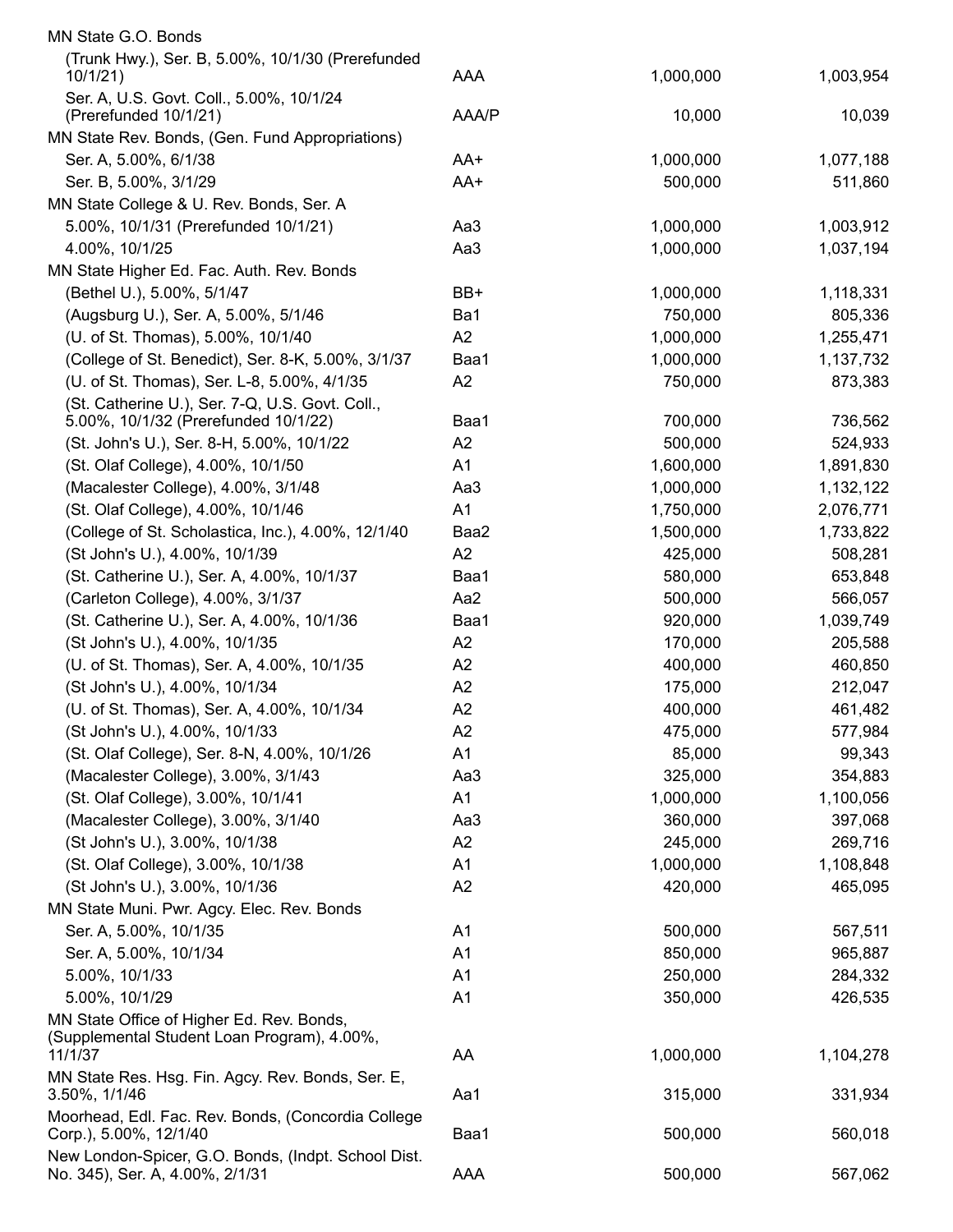| Northern MN Muni. Pwr. Agcy. Elec. Syst. Rev. Bonds                                                    |                |           |           |
|--------------------------------------------------------------------------------------------------------|----------------|-----------|-----------|
| 5.00%, 1/1/41                                                                                          | A <sub>3</sub> | 400,000   | 475,282   |
| 5.00%, 1/1/36                                                                                          | A <sub>3</sub> | 180,000   | 214,928   |
| 5.00%, 1/1/35                                                                                          | A <sub>3</sub> | 170,000   | 203,708   |
| 5.00%, 1/1/34                                                                                          | A <sub>3</sub> | 210,000   | 251,982   |
| 5.00%, 1/1/33                                                                                          | A3             | 235,000   | 282,196   |
| 5.00%, 1/1/32                                                                                          | A <sub>3</sub> | 215,000   | 258,728   |
| 5.00%, 1/1/31                                                                                          | A <sub>3</sub> | 200,000   | 240,976   |
| 5.00%, 1/1/28                                                                                          | A <sub>3</sub> | 250,000   | 295,280   |
| Otsego, Charter School Lease Rev. Bonds,<br>(Kaleidoscope Charter School), Ser. A, 5.00%, 9/1/44       | BB-            | 200,000   | 209,744   |
| Richfield, G.O. Bonds, (Indpt. School Dist. No. 280),<br>Ser. A, 4.00%, 2/1/36                         | AAA            | 1,500,000 | 1,704,503 |
| Rochester, G.O. Bonds, (Indpt. School Dist. No. 535),<br>Ser. A, 4.00%, 2/1/23                         | AAA            | 3,000,000 | 3,163,384 |
| Rochester, Elec. Util. Rev. Bonds                                                                      |                |           |           |
| Ser. B, 5.00%, 12/1/43 (Prerefunded 12/1/23)                                                           | Aa3            | 1,000,000 | 1,108,764 |
| Ser. A, 5.00%, 12/1/36                                                                                 | Aa3            | 500,000   | 606,479   |
| Ser. A, 5.00%, 12/1/35                                                                                 | Aa3            | 730,000   | 887,134   |
| Rochester, Hlth. Care Fac. Rev. Bonds                                                                  |                |           |           |
| (Mayo Clinic), Ser. B, 5.00%, 11/15/36                                                                 | Aa2            | 500,000   | 759,943   |
| (Olmsted Med. Ctr.), 5.00%, 7/1/33 (Prerefunded                                                        |                |           |           |
| 7/1/23)                                                                                                | AAA/P          | 650,000   | 706,477   |
| (Mayo Clinic), 4.00%, 11/15/48                                                                         | Aa2            | 1,500,000 | 1,729,156 |
| (Mayo Clinic), 4.00%, 11/15/41                                                                         | Aa2            | 250,000   | 255,967   |
| Rochester, Hlth. Care Fac. VRDN, (Mayo Clinic)<br>Ser. A, 0.01%, 11/15/38                              | $A-1+$         | 2,165,000 | 2,165,000 |
| Ser. B, 0.01%, 11/15/38                                                                                | VMIG 1         | 3,050,000 | 3,050,000 |
| Sartell, G.O. Bonds, (Indpt. School Bldg. & Dist. No.                                                  |                |           |           |
| 748), Ser. B, zero %, 2/1/34                                                                           | Aa2            | 700,000   | 500,112   |
| Shakopee G.O. Bonds, (Indpt. School Dist. No. 720),<br>Ser. C, zero %, 2/1/30                          | Aa2            | 3,355,000 | 2,948,680 |
| Shakopee, Hith. Care Fac. Rev. Bonds, (St. Francis<br>Regl. Med. Ctr.)                                 |                |           |           |
| 5.00%, 9/1/34                                                                                          | A-             | 670,000   | 725,836   |
| 5.00%, 9/1/29                                                                                          | $A -$          | 250,000   | 275,236   |
| Southern MN Muni. Pwr. Agcy. Supply Syst. Rev.<br>Bonds, Ser. A                                        |                |           |           |
| 5.00%, 1/1/42                                                                                          | A <sub>1</sub> | 1,500,000 | 1,817,132 |
| 5.00%, 1/1/36                                                                                          | A <sub>1</sub> | 500,000   | 588,688   |
| NATL, zero %, 1/1/24                                                                                   | A <sub>1</sub> | 2,000,000 | 1,976,732 |
| St. Cloud, Hlth. Care Rev. Bonds, (CentraCare Hlth.<br>Syst.)                                          |                |           |           |
| Ser. A, 5.00%, 5/1/46                                                                                  | A2             | 1,500,000 | 1,770,387 |
| 4.00%, 5/1/49                                                                                          | A2             | 1,000,000 | 1,145,908 |
| St. Paul G.O. Bonds, (Indpt. School Dist. No. 625),<br>Ser. D, 5.00%, 2/1/29                           | AAA            | 1,310,000 | 1,698,154 |
| St. Paul Park, Senior Hsg. & Hlth. Care Rev. Bonds,<br>(Presbyterian Homes Bloomington), 5.00%, 9/1/42 | BB/P           | 500,000   | 536,779   |
| St. Paul, Hsg. & Redev. Auth. Rev. Bonds, (SPCPA<br>Bldg. Co.), Ser. A, 4.625%, 3/1/43                 | BB             | 350,000   | 358,215   |
| St. Paul, Hsg. & Redev. Auth. Charter School Lease<br>Rev. Bonds                                       |                |           |           |
| (Nova Classical Academy), Ser. A, U.S. Govt. Coll.,                                                    |                |           |           |
| 6.625%, 9/1/42 (Prerefunded 9/1/21)                                                                    | BB+            | 250,000   | 250,000   |
| (Hmong College Prep Academy), 5.75%, 9/1/46                                                            | BB+            | 2,000,000 | 2,332,196 |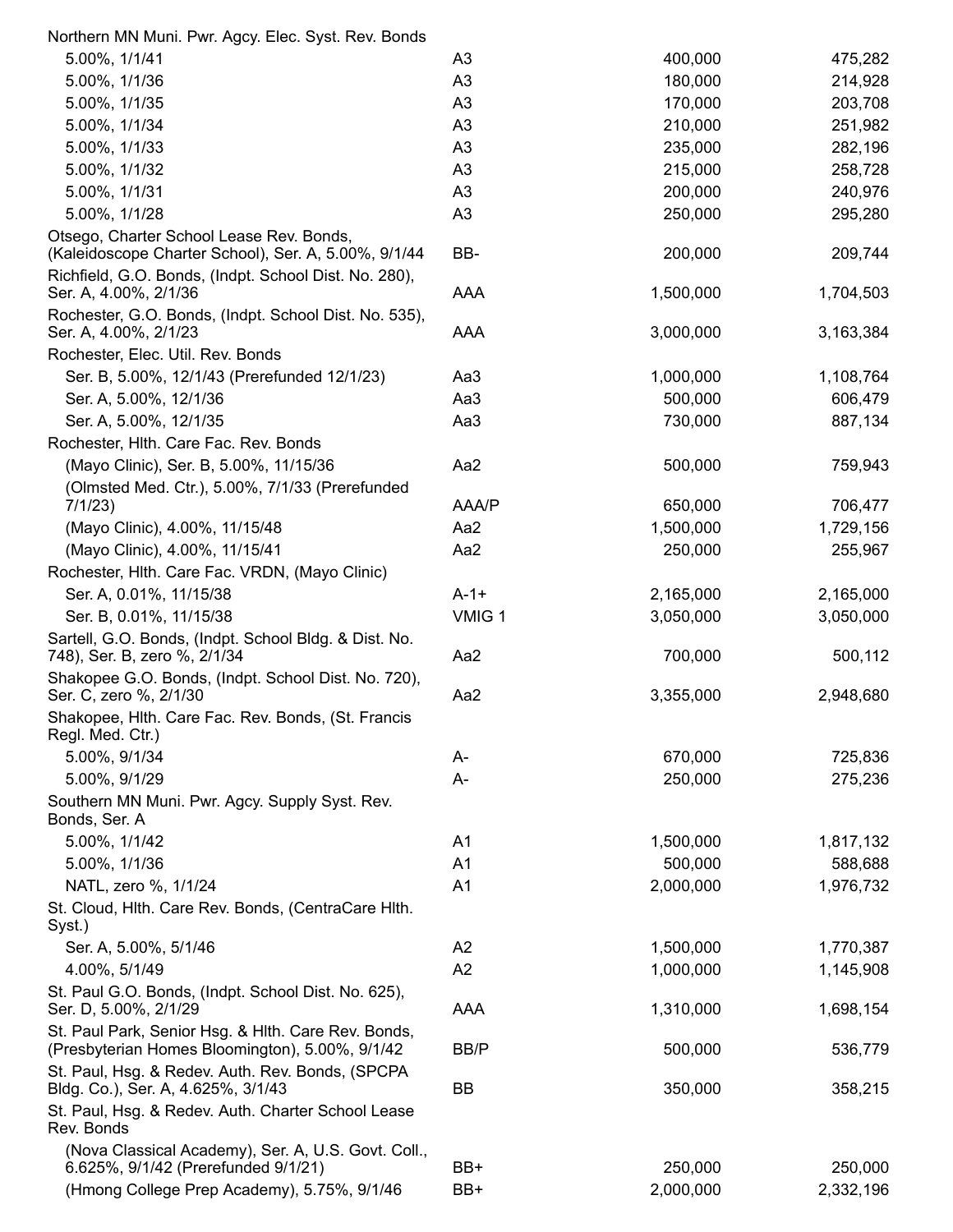| (Hmong College Prep Academy), 5.00%, 9/1/55                                                                | BB+        | 500,000   | 596,500     |
|------------------------------------------------------------------------------------------------------------|------------|-----------|-------------|
| Ser. A, 5.00%, 12/1/37                                                                                     | BBB-       | 500,000   | 554,946     |
| (Twin Cities Academy), Ser. A, 5.00%, 7/1/35                                                               | BB         | 250,000   | 271,923     |
| (German Immersion School), Ser. A, 5.00%, 7/1/33                                                           | BB         | 500,000   | 525,430     |
| (Nova Classical Academy), Ser. A, 4.00%, 9/1/36                                                            | BB+        | 300,000   | 318,756     |
| (Nova Classical Academy), 4.00%, 9/1/31                                                                    | BB+        | 350,000   | 374,414     |
| (Nova Classical Academy), 2.00%, 9/1/26                                                                    | BB+        | 350,000   | 350,000     |
| St. Paul, Hsg. & Redev. Auth. Energy Rev. Bonds,<br>Ser. A, 4.00%, 10/1/33                                 | A-         | 650,000   | 737,870     |
| St. Paul, Hsg. & Redev. Auth. Hith. Care Rev. Bonds,<br>(Fairview Hlth. Svcs. Oblig. Group), Ser. A        |            |           |             |
| 4.00%, 11/15/37                                                                                            | A+         | 1,000,000 | 1,152,771   |
| 4.00%, 11/15/36                                                                                            | A+         | 1,000,000 | 1,155,364   |
| St. Paul, Hsg. & Redev. Auth. Hith. Care Fac. Rev.<br>Bonds, (HealthPartners Oblig. Group), Ser. A         |            |           |             |
| 5.00%, 7/1/33                                                                                              | A2         | 1,000,000 | 1,169,078   |
| 5.00%, 7/1/32                                                                                              | A2         | 500,000   | 585,162     |
| St. Paul, Hsg. & Redev. Auth. Hosp. Fac. Rev. Bonds,<br>(Healtheast Care Syst.), Ser. A, U.S. Govt. Coll., |            |           |             |
| 5.00%, 11/15/40 (Prerefunded 11/15/25)                                                                     | AAA/P      | 650,000   | 774,186     |
| St. Paul, Metro. Council Area G.O. Bonds, (Transit<br>Cap.), Ser. C, 4.00%, 3/1/25                         | Aaa        | 1,120,000 | 1,141,153   |
| St. Paul, Port Auth. Lease Rev. Bonds, (Regions<br>Hosp. Pkg. Ramp), Ser. 1, 5.00%, 8/1/36                 | $A - /P$   | 750,000   | 751,001     |
| U. of MN Rev. Bonds, Ser. A                                                                                |            |           |             |
| 5.00%, 9/1/41                                                                                              | Aa1        | 2,000,000 | 2,433,266   |
| 5.00%, 4/1/41                                                                                              | Aa1        | 1,000,000 | 1,185,979   |
| 5.00%, 9/1/39                                                                                              | Aa1        | 1,500,000 | 1,829,304   |
| 5.00%, 4/1/35                                                                                              | Aa1        | 1,000,000 | 1,185,979   |
| Western MN Muni. Pwr. Agcy. Rev. Bonds, Ser. A                                                             |            |           |             |
| 5.00%, 1/1/49                                                                                              | Aa3        | 1,500,000 | 1,836,169   |
| 5.00%, 1/1/32                                                                                              | Aa3        | 500,000   | 591,499     |
| U.S. Govt. Coll., 5.00%, 1/1/31 (Prerefunded                                                               |            |           |             |
| 1/1/24)                                                                                                    | Aa3        | 1,000,000 | 1,112,790   |
| 5.00%, 1/1/30                                                                                              | Aa3        | 1,000,000 | 1,061,946   |
| Winona, Hlth. Care Fac. Rev. Bonds, (Winona Hlth.                                                          |            |           |             |
| Oblig. Group), 5.00%, 7/1/34                                                                               | <b>BBB</b> | 400,000   | 400,916     |
| Woodbury, G.O. Bonds, Ser. A, 3.00%, 2/1/22                                                                | AAA        | 780,000   | 789,511     |
|                                                                                                            |            |           | 153,775,003 |
| New Jersey (0.2%)                                                                                          |            |           |             |
| NJ State Econ. Dev. Auth. Rev. Bonds, (NYNJ Link<br>Borrower, LLC), 5.375%, 1/1/43                         | <b>BBB</b> | 260,000   | 289,652     |
|                                                                                                            |            |           | 289,652     |
| <b>New York (0.1%)</b>                                                                                     |            |           |             |
| Nassau Cnty., Local Econ. Assistance Corp. Rev.                                                            |            |           |             |
| Bonds, (Catholic Hlth. Svcs. of Long Island Oblig.                                                         |            |           |             |
| Group), 5.00%, 7/1/33                                                                                      | A-         | 100,000   | 111,812     |
|                                                                                                            |            |           | 111,812     |
| Ohio (0.3%)                                                                                                |            |           |             |
| Franklin Cnty., Hith. Care Fac. Rev. Bonds,<br>(Friendship Village of Dublin), 5.00%, 11/15/23             | BBB+/F     | 150,000   | 165,291     |
|                                                                                                            |            |           |             |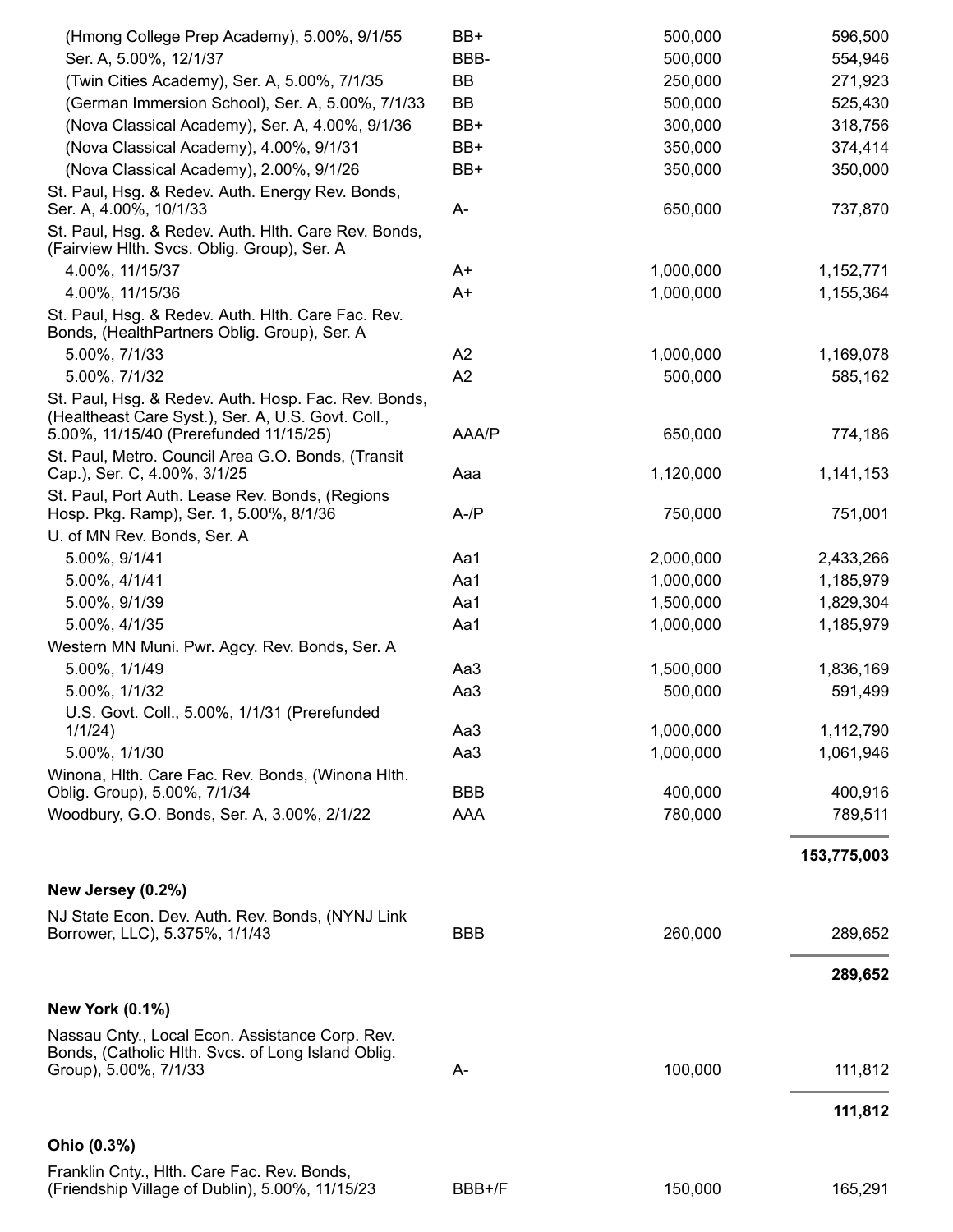| Warren Cnty., Hith. Care Fac. Rev. Bonds, (Otterbein<br>Homes Oblig. Group), Ser. A, 5.00%, 7/1/40 | A     | 250,000       | 288,541 |
|----------------------------------------------------------------------------------------------------|-------|---------------|---------|
|                                                                                                    |       |               | 453,832 |
| Wisconsin $(0.2\%)$                                                                                |       |               |         |
| WI State Pub. Fin. Auth Sr. Living 144A Rev. Bonds,<br>(Rose Villa, Inc.), Ser. A, 5.75%, 11/15/44 | BB-/P | 250,000       | 272,748 |
|                                                                                                    |       |               | 272,748 |
| Total municipal bonds and notes (cost \$151,204,213)                                               |       | \$159,901,058 |         |

#### **SHORT-TERM INVESTMENTS (0.9%)** *(a)*

|                                                               |               | <b>Principal</b><br>amount/<br>shares | Value         |
|---------------------------------------------------------------|---------------|---------------------------------------|---------------|
| Putnam Short Term Investment Fund Class P 0.08% (AFF)         | <b>Shares</b> | 1,142,193                             | \$1,142,193   |
| State Street Institutional U.S. Government Money Market Fund, |               |                                       |               |
| Premier Class 0.03% <sup>(P)</sup>                            | <b>Shares</b> | 10,000                                | 10,000        |
| U.S. Treasury Bills 0.043%, 10/19/21(SEGCCS)                  |               | \$200,000                             | 199,987       |
| U.S. Treasury Bills 0.006%, 9/14/21(SEG)(SEGCCS)              |               | 100,000                               | 99,999        |
| Total short-term investments (cost \$1,452,181)               |               |                                       | \$1,452,179   |
| <b>TOTAL INVESTMENTS</b>                                      |               |                                       |               |
| Total investments (cost \$152,656,394)                        |               |                                       | \$161,353,237 |

### **FUTURES CONTRACTS OUTSTANDING at 8/31/21 (Unaudited)**

|                                 | Number of<br>contracts | <b>Notional</b><br>amount | Value       | <b>Expiration</b><br>date | <b>Unrealized</b><br>appreciation/<br>(depreciation) |
|---------------------------------|------------------------|---------------------------|-------------|---------------------------|------------------------------------------------------|
| U.S. Treasury Note 5 yr (Short) | 68                     | \$8,412,875               | \$8,412,875 | Dec-21                    | \$(26,012)                                           |
| <b>Unrealized appreciation</b>  |                        |                           |             |                           |                                                      |
| Unrealized (depreciation)       |                        |                           |             |                           | (26, 012)                                            |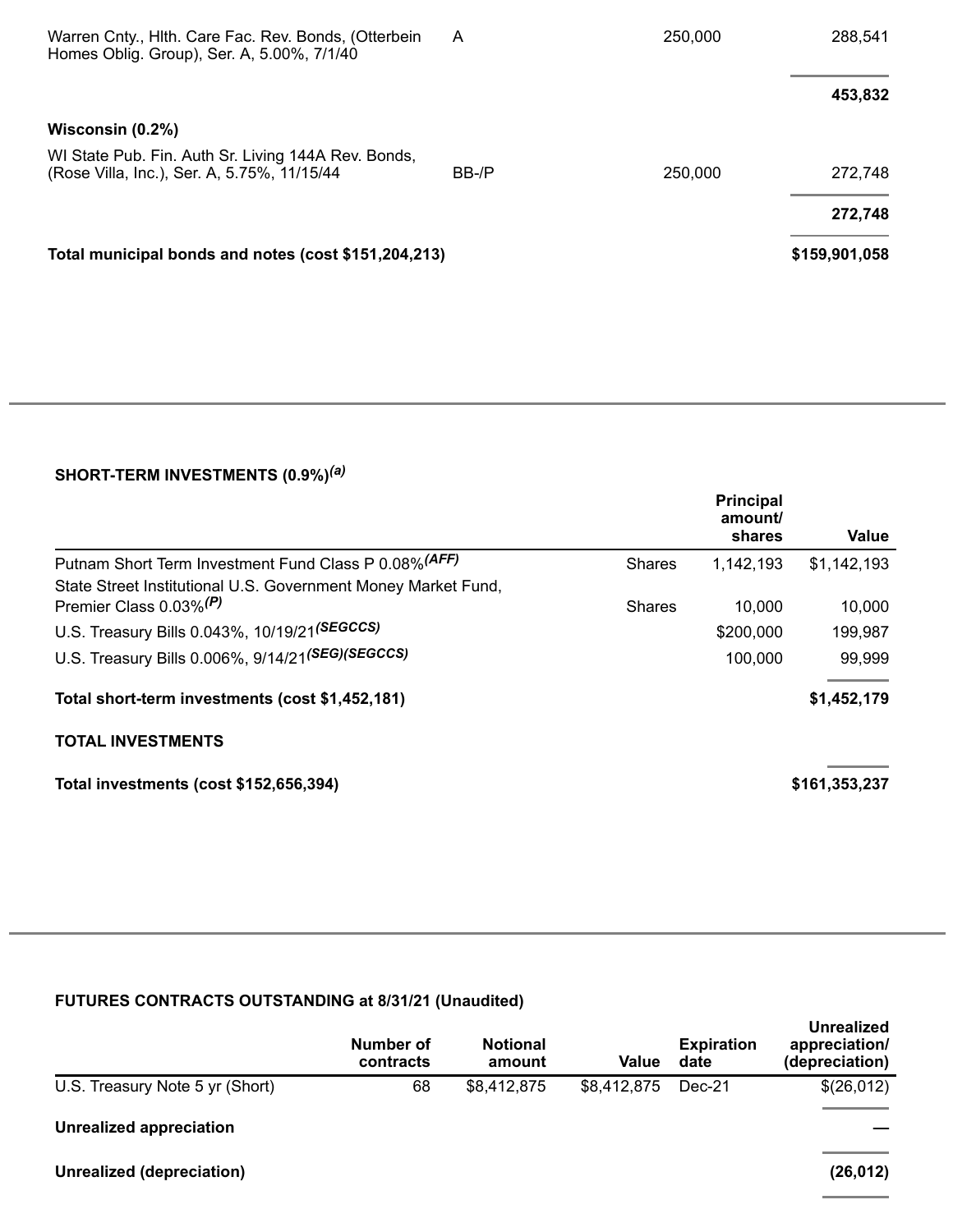### **OTC TOTAL RETURN SWAP CONTRACTS OUTSTANDING at 8/31/21 (Unaudited)**

| <b>Swap</b><br>counterparty/<br>notional amount | Value        | <b>Upfront</b><br>premium<br>received<br>(paid) | Termi-<br>nation<br>date | <b>Payments</b><br>received<br>(paid) by<br>fund | Total return received by or<br>paid by fund                                                   | <b>Unrealized</b><br>appreciation/<br>(depreciation) |
|-------------------------------------------------|--------------|-------------------------------------------------|--------------------------|--------------------------------------------------|-----------------------------------------------------------------------------------------------|------------------------------------------------------|
| Morgan Stanley & Co. International PLC          |              |                                                 |                          |                                                  |                                                                                               |                                                      |
| \$1,200,000 \$12,959                            |              | $s-$                                            | 11/18/21                 |                                                  | 1.16% minus Municipal Market<br>Data Index AAA municipal yields<br>10 Year rate - At maturity | \$12,959                                             |
| 1,200,000                                       | 11,759       |                                                 | 11/18/21                 |                                                  | 1.15% minus Municipal Market<br>Data Index AAA municipal yields<br>10 Year rate - At maturity | 11,759                                               |
| 1,750,000                                       | 5,719        |                                                 | 11/2/21                  |                                                  | 1.00% minus Municipal Market<br>Data Index AAA municipal yields<br>10 Year rate - At maturity | (5, 719)                                             |
| 600,000                                         | 6,096        |                                                 | 11/18/21                 |                                                  | 1.70% minus Municipal Market<br>Data Index AAA municipal yields<br>30 Year rate - At maturity | (6,096)                                              |
| 600,000                                         | 6,096        |                                                 | 11/18/21                 |                                                  | 1.70% minus Municipal Market<br>Data Index AAA municipal yields<br>30 Year rate - At maturity | (6,096)                                              |
| 1,500,000                                       | 14,003       |                                                 | 11/16/21                 |                                                  | 1.60% minus Municipal Market<br>Data Index AAA municipal yields<br>30 Year rate - At maturity | (14,003)                                             |
| <b>Upfront premium received</b>                 |              |                                                 |                          |                                                  | <b>Unrealized appreciation</b>                                                                | 24,718                                               |
| <b>Upfront premium (paid)</b>                   |              |                                                 |                          |                                                  | <b>Unrealized (depreciation)</b>                                                              | (31, 914)                                            |
|                                                 | <b>Total</b> |                                                 |                          |                                                  | <b>Total</b>                                                                                  | \$(7,196)                                            |

**CENTRALLY CLEARED TOTAL RETURN SWAP CONTRACTS OUTSTANDING at 8/31/21 (Unaudited)**

| <b>Notional amount</b> | Value | <b>Upfront</b><br>premium | Termi-<br>nation | <b>Payments</b><br>received | Total return received by or<br>paid by fund | Unrealized<br>appreciation/ |
|------------------------|-------|---------------------------|------------------|-----------------------------|---------------------------------------------|-----------------------------|
|------------------------|-------|---------------------------|------------------|-----------------------------|---------------------------------------------|-----------------------------|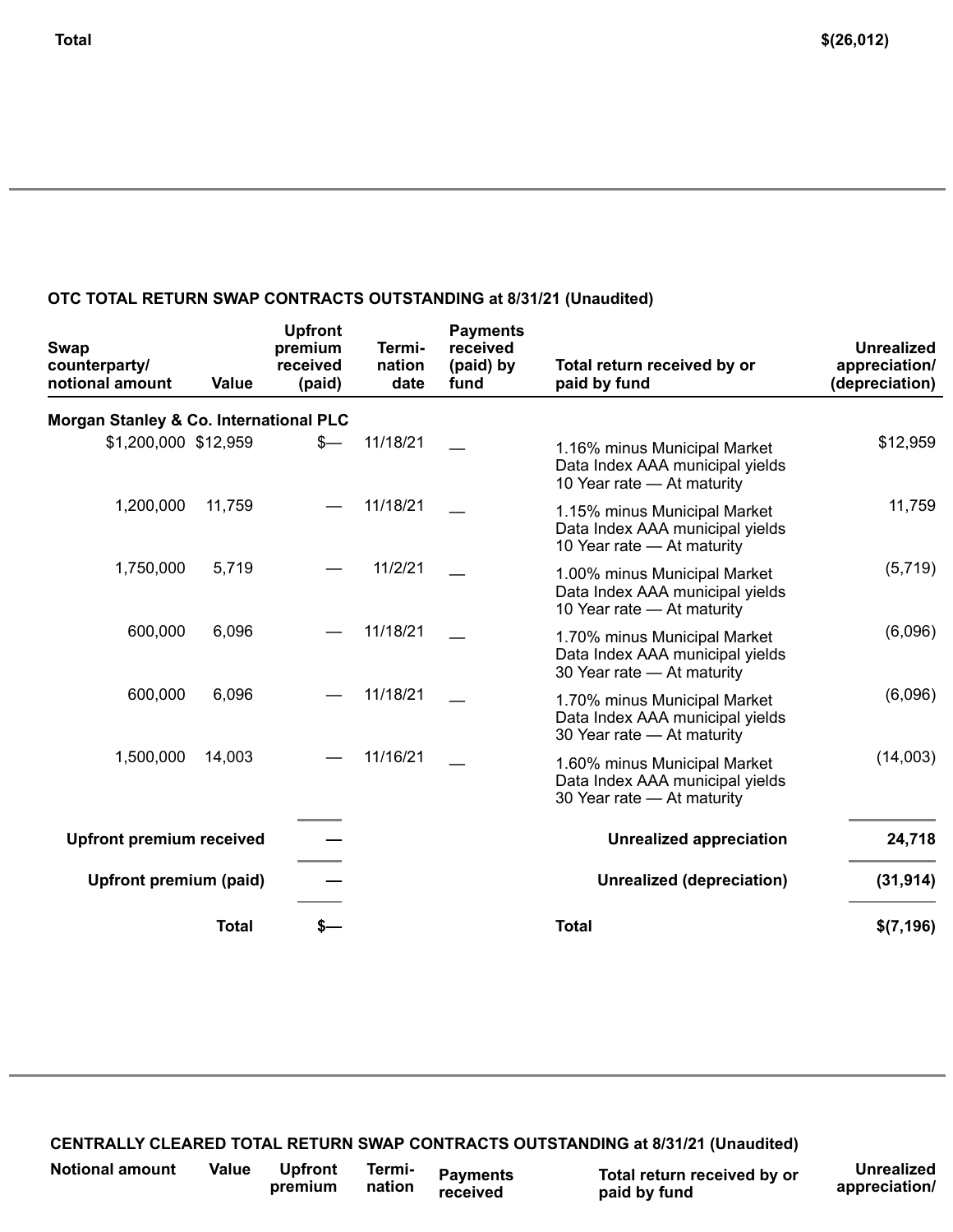|              |                       | received<br>(paid) | date    | (paid) by fund            |                                                                                     | (depreciation) |
|--------------|-----------------------|--------------------|---------|---------------------------|-------------------------------------------------------------------------------------|----------------|
|              | \$6,920,000 \$226,076 | \$(70)             | 3/29/26 | $2.51\% - At$<br>maturity | <b>USA Non-revised</b><br>Consumer Price Index-<br>Urban $(CPI-U)$ - At<br>maturity | \$(226, 146)   |
| <b>Total</b> |                       | \$(70)             |         |                           |                                                                                     | \$(226,146)    |

### **Notes to the fund's portfolio**

Unless noted otherwise, the notes to the fund's portfolio are for the close of the fund's reporting period, which ran from June 1, 2021 through August 31, 2021 (the reporting period). Within the following notes to the portfolio, references to "Putnam Management" represent Putnam Investment Management, LLC, the fund's manager, an indirect wholly-owned subsidiary of Putnam Investments, LLC, references to "the SEC" represent the Securities and Exchange Commission, references to "ASC 820" represent Accounting Standards Codification 820 *Fair Value Measurements and Disclosures* and references to "OTC", if any, represent over-the-counter.

*(a)* Percentages indicated are based on net assets of \$159,810,970.

*(RAT)* The Moody's, Standard & Poor's or Fitch ratings indicated are believed to be the most recent ratings available at the close of the reporting period for the securities listed. Ratings are generally ascribed to securities at the time of issuance. While the agencies may from time to time revise such ratings, they undertake no obligation to do so, and the ratings do not necessarily represent what the agencies would ascribe to these securities at the close of the reporting period. Securities rated by Fitch are indicated by "/F." Securities rated by Putnam are indicated by "/P." The Putnam rating categories are comparable to the Standard & Poor's classifications. If a security is insured, it will usually be rated by the ratings organizations based on the financial strength of the insurer. For further details regarding security ratings, please see the Statement of Additional Information.

*(AFF)* Affiliated company. For investments in Putnam Short Term Investment Fund, the rate quoted in the security description is the annualized 7-day yield of the fund at the close of the reporting period. Transactions during the period with any company which is under common ownership or control were as follows:

| <b>Fair value</b><br>as of<br>5/31/21 | <b>Purchase</b><br>cost | proceeds | income                                                                 | <b>Shares</b><br>outstanding<br>and fair<br>value as of<br>8/31/21 |
|---------------------------------------|-------------------------|----------|------------------------------------------------------------------------|--------------------------------------------------------------------|
|                                       |                         |          |                                                                        |                                                                    |
|                                       |                         |          |                                                                        |                                                                    |
|                                       |                         |          |                                                                        | \$1,142,193                                                        |
|                                       |                         |          | \$552                                                                  | \$1,142,193                                                        |
|                                       |                         |          | \$390,135 \$8,740,969 \$7,988,911<br>\$390,135 \$8,740,969 \$7,988,911 | Sale Investment<br>\$552                                           |

Management fees charged to Putnam Short Term Investment Fund have been waived by Putnam Management. There were no realized or unrealized gains or losses during the period.

- *(SEG)* This security, in part or in entirety, was pledged and segregated with the broker to cover margin requirements for futures contracts at the close of the reporting period. Collateral at period end totaled \$58,000.
- *(SEGCCS)* This security, in part or in entirety, was pledged and segregated with the custodian for collateral on the initial margin on certain centrally cleared derivative contracts at the close of the reporting period.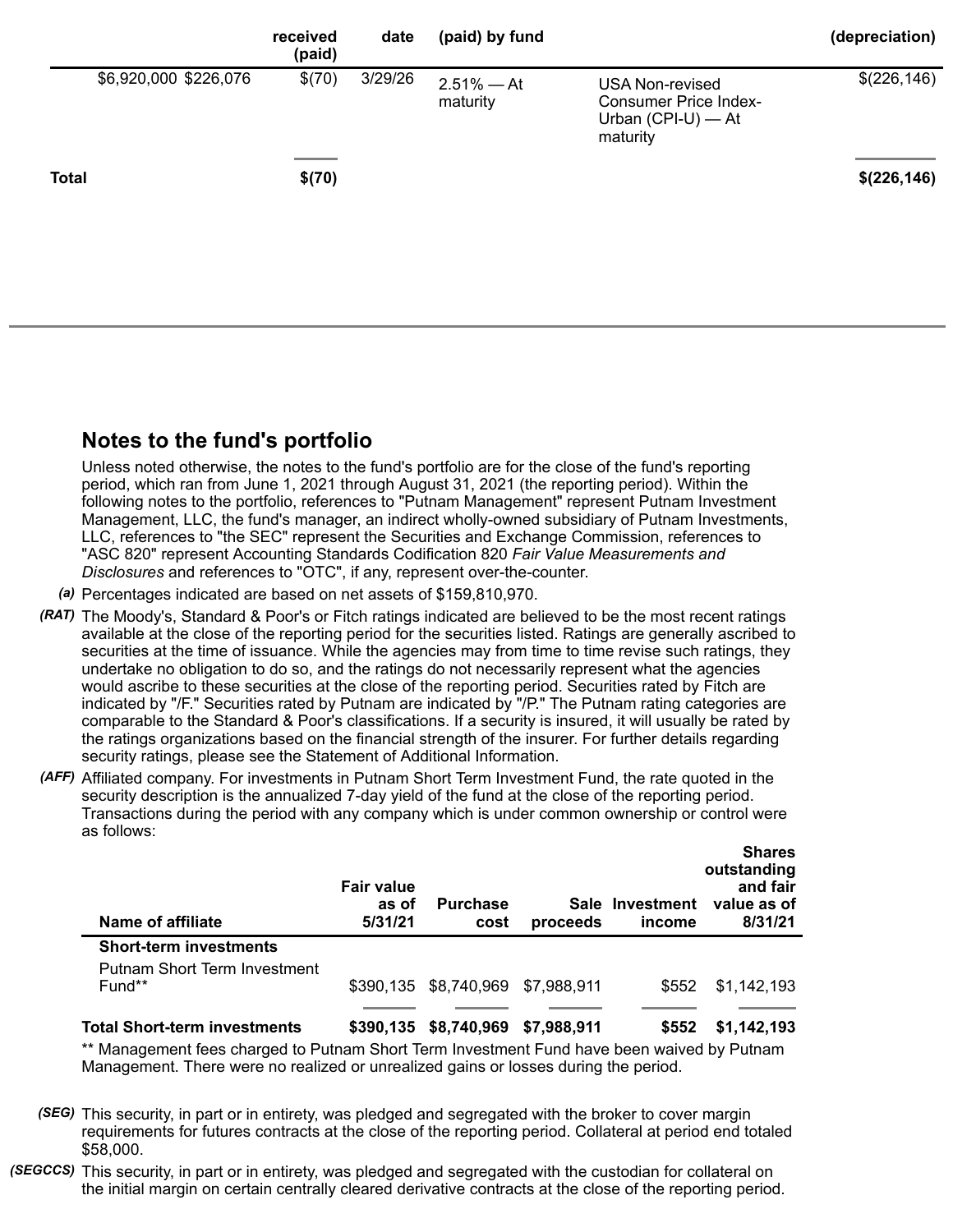Collateral at period end totaled \$173,983.

- *(FWC)* Forward commitment, in part or in entirety.
	- *(P)* This security was pledged, or purchased with cash that was pledged, to the fund for collateral on certain derivative contracts. The rate quoted in the security description is the annualized 7-day yield of the fund at the close of the reporting period.

At the close of the reporting period, the fund maintained liquid assets totaling \$3,227,998 to cover certain derivative contracts and the settlement of certain securities.

Unless otherwise noted, the rates quoted in Short-term investments security descriptions represent the weighted average yield to maturity.

144A after the name of an issuer represents securities exempt from registration under Rule 144A of the Securities Act of 1933, as amended. These securities may be resold in transactions exempt from registration, normally to qualified institutional buyers.

The dates shown parenthetically on prerefunded bonds represent the next prerefunding dates.

The dates shown on debt obligations are the original maturity dates.

The fund had the following sector concentrations greater than 10% at the close of the reporting period (as a percentage of net assets):

| Local debt | 26.2% |
|------------|-------|
| Education  | 24.4  |
| Healthcare | 212   |
| Utilities  | 10.5  |
|            |       |

**Security valuation:** Portfolio securities and other investments are valued using policies and procedures adopted by the Board of Trustees. The Trustees have formed a Pricing Committee to oversee the implementation of these procedures and have delegated responsibility for valuing the fund's assets in accordance with these procedures to Putnam Management. Putnam Management has established an internal Valuation Committee that is responsible for making fair value determinations, evaluating the effectiveness of the pricing policies of the fund and reporting to the Pricing Committee.

Tax-exempt bonds and notes are generally valued on the basis of valuations provided by an independent pricing service approved by the Trustees. Such services use information with respect to transactions in bonds, quotations from bond dealers, market transactions in comparable securities and various relationships between securities in determining value. These securities will generally be categorized as Level 2.

Market quotations are not considered to be readily available for certain debt obligations (including short-term investments with remaining maturities of 60 days or less) and other investments; such investments are valued on the basis of valuations furnished by an independent pricing service approved by the Trustees or dealers selected by Putnam Management. Such services or dealers determine valuations for normal institutional-size trading units of such securities using methods based on market transactions for comparable securities and various relationships, generally recognized by institutional traders, between securities (which consider such factors as security prices, yields, maturities and ratings). These securities will generally be categorized as Level 2. Securities quoted in foreign currencies, if any, are translated into U.S. dollars at the current exchange rate.

Investments in open-end investment companies (excluding exchange-traded funds), if any, which can be classified as Level 1 or Level 2 securities, are valued based on their net asset value. The net asset value of such investment companies equals the total value of their assets less their liabilities and divided by the number of their outstanding shares.

To the extent a pricing service or dealer is unable to value a security or provides a valuation that Putnam Management does not believe accurately reflects the security's fair value, the security will be valued at fair value by Putnam Management in accordance with policies and procedures approved by the Trustees. Certain investments, including certain restricted and illiquid securities and derivatives, are also valued at fair value following procedures approved by the Trustees. These valuations consider such factors as significant market or specific security events such as interest rate or credit quality changes, various relationships with other securities, discount rates, U.S. Treasury, U.S. swap and credit yields, index levels, convexity exposures, recovery rates, sales and other multiples and resale restrictions. These securities are classified as Level 2 or as Level 3 depending on the priority of the significant inputs.

To assess the continuing appropriateness of fair valuations, the Valuation Committee reviews and affirms the reasonableness of such valuations on a regular basis after considering all relevant information that is reasonably available. Such valuations and procedures are reviewed periodically by the Trustees. The fair value of securities is generally determined as the amount that the fund could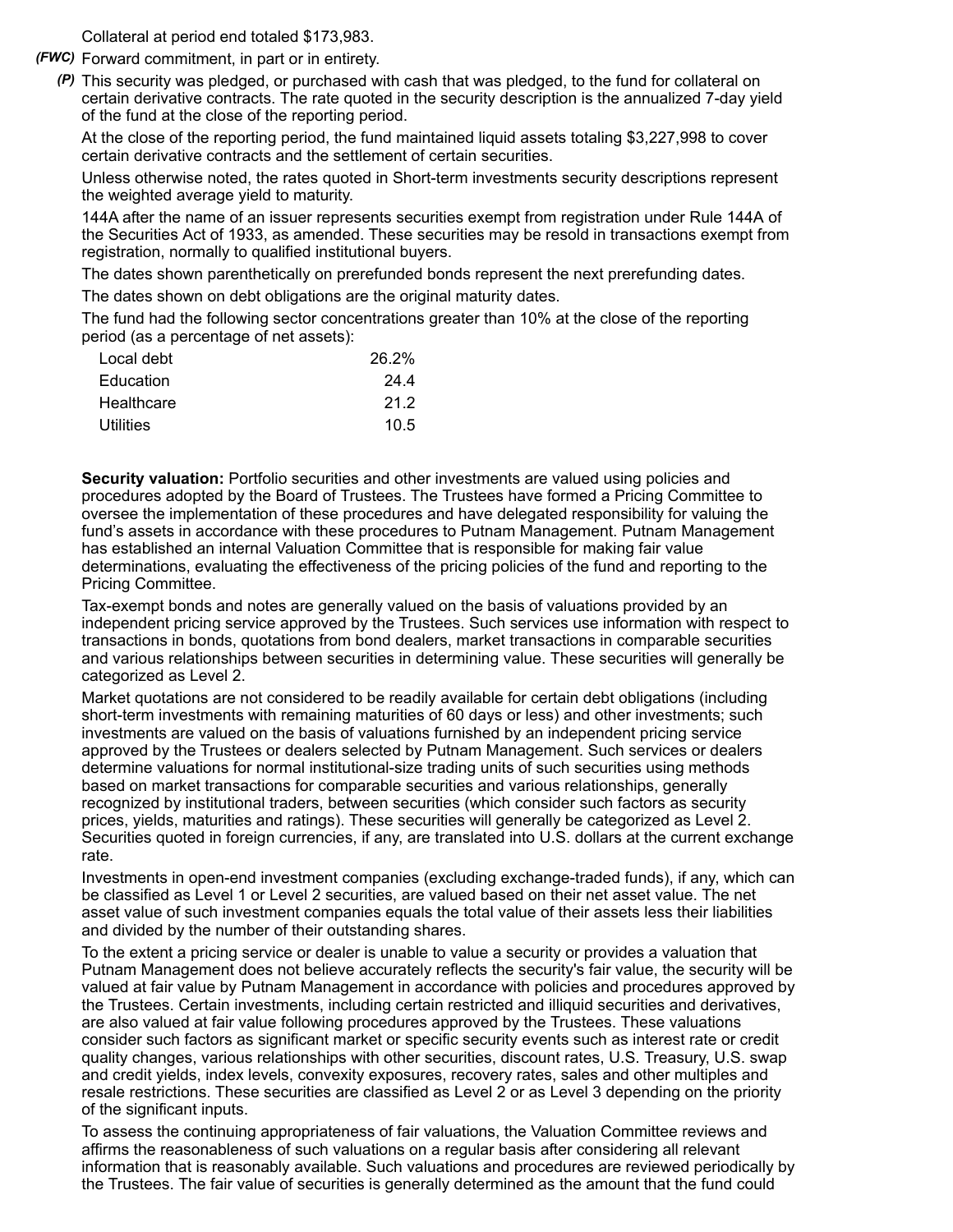reasonably expect to realize from an orderly disposition of such securities over a reasonable period of time. By its nature, a fair value price is a good faith estimate of the value of a security in a current sale and does not reflect an actual market price, which may be different by a material amount.

**Futures contracts:** The fund used futures contracts for hedging treasury term structure risk and for yield curve positioning.

The potential risk to the fund is that the change in value of futures contracts may not correspond to the change in value of the hedged instruments. In addition, losses may arise from changes in the value of the underlying instruments, if there is an illiquid secondary market for the contracts, if interest or exchange rates move unexpectedly or if the counterparty to the contract is unable to perform. With futures, there is minimal counterparty credit risk to the fund since futures are exchange traded and the exchange's clearinghouse, as counterparty to all exchange traded futures, guarantees the futures against default. When the contract is closed, the fund records a realized gain or loss equal to the difference between the value of the contract at the time it was opened and the value at the time it was closed.

Futures contracts are valued at the quoted daily settlement prices established by the exchange on which they trade. The fund and the broker agree to exchange an amount of cash equal to the daily fluctuation in the value of the futures contract. Such receipts or payments are known as "variation margin".

For the fund's average number of futures contracts, see the appropriate table at the end of these footnotes.

**Total return swap contracts:** The fund entered into OTC and/or centrally cleared total return swap contracts, which are arrangements to exchange a market-linked return for a periodic payment, both based on a notional principal amount, to hedge sector exposure and for gaining exposure to specific sectors.

To the extent that the total return of the security, index or other financial measure underlying the transaction exceeds or falls short of the offsetting interest rate obligation, the fund will receive a payment from or make a payment to the counterparty. OTC and/or centrally cleared total return swap contracts are marked to market daily based upon quotations from an independent pricing service or market maker. Any change is recorded as an unrealized gain or loss on OTC total return swaps. Daily fluctuations in the value of centrally cleared total return swaps are settled through a central clearing agent and are recorded as unrealized gain or loss. Payments received or made are recorded as realized gains or losses. Certain OTC and/or centrally cleared total return swap contracts may include extended effective dates. Payments related to these swap contracts are accrued based on the terms of the contract. The fund could be exposed to credit or market risk due to unfavorable changes in the fluctuation of interest rates or in the price of the underlying security or index, the possibility that there is no liquid market for these agreements or that the counterparty may default on its obligation to perform. The fund's maximum risk of loss from counterparty risk or central clearing risk is the fair value of the contract. This risk may be mitigated for OTC total return swap contracts by having a master netting arrangement between the fund and the counterparty and for centrally cleared total return swap contracts through the daily exchange of variation margin. There is minimal counterparty risk with respect to centrally cleared total return swap contracts due to the clearinghouse guarantee fund and other resources that are available in the event of a clearing member default.

For the fund's average notional amount on total return swap contracts, see the appropriate table at the end of these footnotes.

**Master agreements:** The fund is a party to ISDA (International Swaps and Derivatives Association, Inc.) Master Agreements (Master Agreements) with certain counterparties that govern OTC derivative and foreign exchange contracts entered into from time to time. The Master Agreements may contain provisions regarding, among other things, the parties' general obligations, representations, agreements, collateral requirements, events of default and early termination. With respect to certain counterparties, in accordance with the terms of the Master Agreements, collateral posted to the fund is held in a segregated account by the fund's custodian and, with respect to those amounts which can be sold or repledged, is presented in the fund's portfolio.

Collateral pledged by the fund is segregated by the fund's custodian and identified in the fund's portfolio. Collateral can be in the form of cash or debt securities issued by the U.S. Government or related agencies or other securities as agreed to by the fund and the applicable counterparty. Collateral requirements are determined based on the fund's net position with each counterparty.

Termination events applicable to the fund may occur upon a decline in the fund's net assets below a specified threshold over a certain period of time. Termination events applicable to counterparties may occur upon a decline in the counterparty's long-term and short-term credit ratings below a specified level. In each case, upon occurrence, the other party may elect to terminate early and cause settlement of all derivative and foreign exchange contracts outstanding, including the payment of any losses and costs resulting from such early termination, as reasonably determined by the terminating